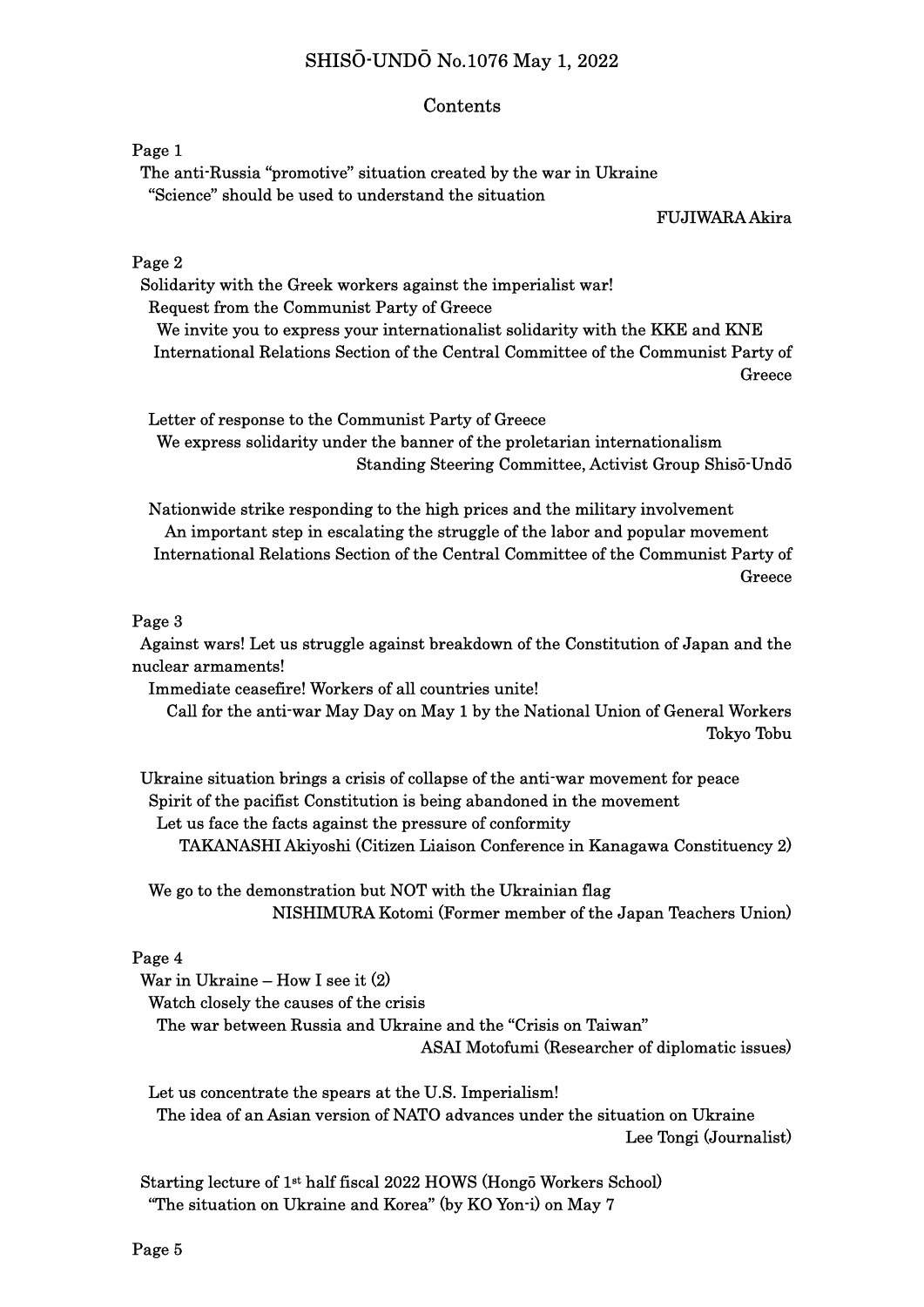| Now is the time to struggle for abolition of the nuclear arms under the situation like<br>the promotion of Imperial Rule during WWII being made     |
|-----------------------------------------------------------------------------------------------------------------------------------------------------|
| OKAMOTO Shigeki (Doctor)                                                                                                                            |
| Reading the articles on the Ukraine Situation on "Shisō Undō" (April 1, 2022)<br>Thinking about the war in Ukraine                                  |
| NAGAYOSHI Kazuo (Kumamoto Prefecture resident)                                                                                                      |
| Joint Review Discussion on "Shisō Undō" (April 1, 2022) at Miharu-Chō<br>NIHEI Kazuo (Fukushima Prefecture resident)                                |
| NOT like the invasion by Nazi<br>KOGA Shigeru (Society of the Asian New Era)                                                                        |
| People against wars<br><b>IJICHI Tōzo (Saitama Prefecture resident)</b>                                                                             |
| About the claim of "Shiso Undo" (April 1, 2022)<br>KANAYAMA Akiko (Painter)                                                                         |
| Is this a flyer of the Japanese Communist Party?<br>SHIBATA Kiyoshi (Tokyo resident)                                                                |
| Page 6<br>Essay                                                                                                                                     |
| Iron heel – Influence of the war in Ukraine<br>KIHARA Ken'ichi (Kyōto City resident)                                                                |
| Ukraine is a pawn on the grand chessboard<br><b>Rick Sterling (Journalist)</b>                                                                      |
| Chronicle of Russia since 1991<br>Jean Bricmont (Professor Emeritus, University of Louvain)                                                         |
| Page 7<br>Holding the joint review discussion about the worker's reports written by women<br>Today's situation of the women workers became apparent |
| <b>KURATA Chieko</b>                                                                                                                                |
| Reading the worker's reports written by the women workers on "Shisō Undō" (March 1,<br>2022)                                                        |
| Let us connect with the persons next door<br>FUJIMOTO Aiko (Japan Federation of National Service Employees)                                         |
| Reading the articles, what I thought<br>KAWASHIMA Chisako (Fromer nursing worker)                                                                   |
| Headlight column<br>Vladimir Lenin and Clara Zetkin                                                                                                 |
| Page 8<br>Labor review                                                                                                                              |
| Strategy of the Japanese monopoly capital reading from the speech by the<br>chairperson of Keidanren (Japan Business Federation)                    |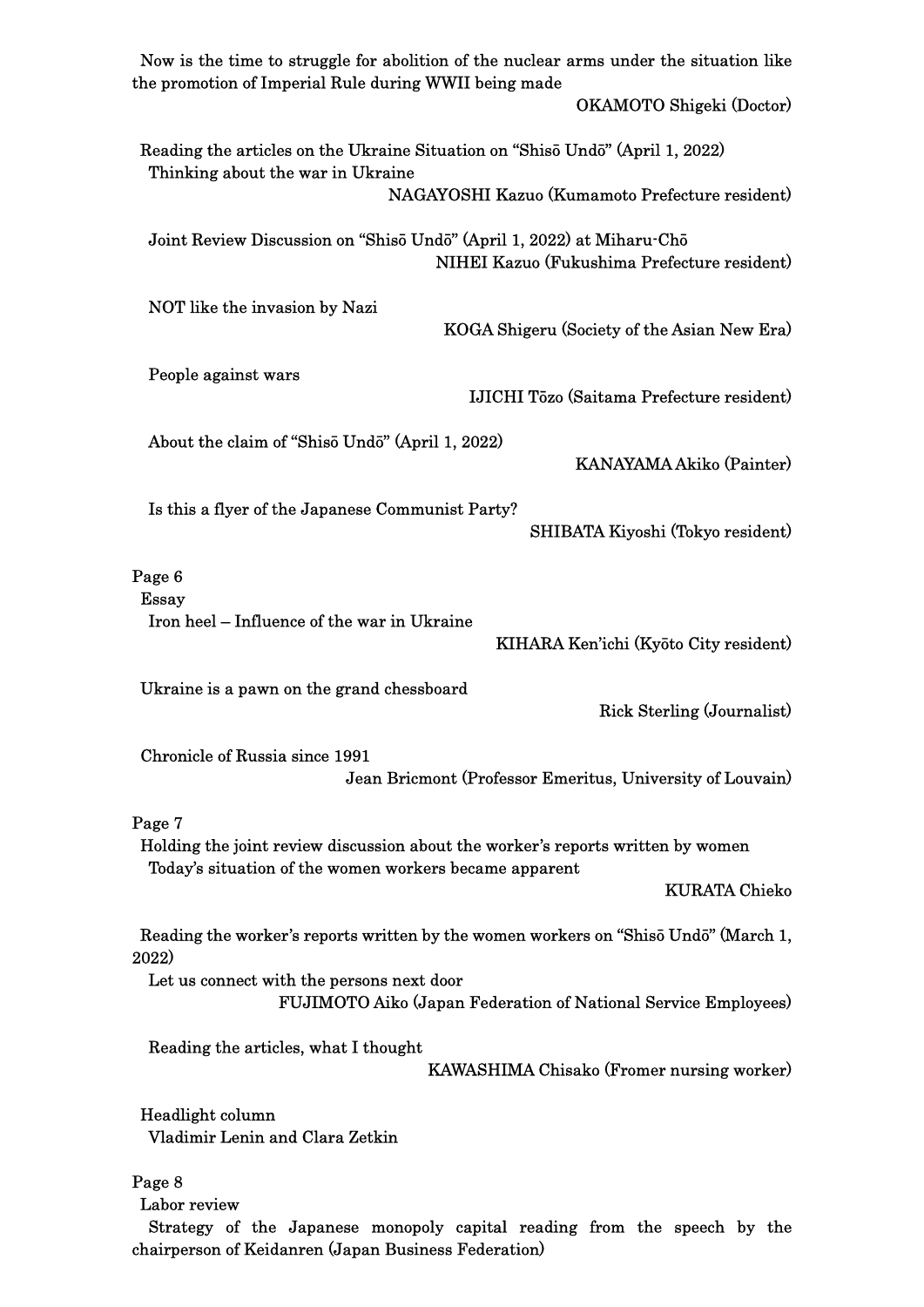Green is nothing but a new "profitable outlet" of the modern capitalism! KIRA Hiroshi (Local government worker)

Page 9

We oppose the Japan and the U.S., the U.S. and the Republic of Korea joint military exercises!

Repeated protests against the U.S. Embassy

DOMATSU Katsunori

 In Ōsaka Tuesday Action after 11 years DO NOT give up, do NOT abandon TATEYAMA Hideo (Association to support the North Ōsaka Elementary and Middle School)

Worker's report

 Demanding "the status of the worker under the Labor Standards Act" I am a "sole proprietor in name only" set up by the Japanese government WATANABE Asami (Super Hotel Union)

Worker's report

 The strategic lawsuit against public participation (SLAPP) suit of Mimiu reconciled and settled

Thanks to support, next step is to resolve the dismissal dispute

KITA Kenichi (Journalist)

## Page 10

Report 2022 from Okinawa (5)

 The reality of Okinawa on "the 50th Anniversary of the return to Japan" Kim Chi-Myeong (Association to Record the WWII battles in Okinawa and the forced labor of Koreans who were taken by Japanese militarism)

Page 11

 Military bases are the obstacle to the economy in Okinawa Promotive measures by the government obstructed the self-sustaining development of Okinawa

ŌDATE Mayumi

San Francisco Treaty destroyed the system by the Cairo – Potsdam Declarations DO NOT turn the Ryukyu Archipelago into a battlefield again!

SAKAGAMI Mitsuko

Held to appeal for stopping the amendment to the Constitution Workers' and Citizens' Rally on April 14

TOMODA Yukie

Page 12

 HIGUCHI Kenji won the Literature Grand Prize by the collection of the testimonies by the victims of the Fukushima nuclear power plant accident

NAKAMURA Yasuko

Movement activities guide

Piercing Reproach column "Mitaka incident" and Now